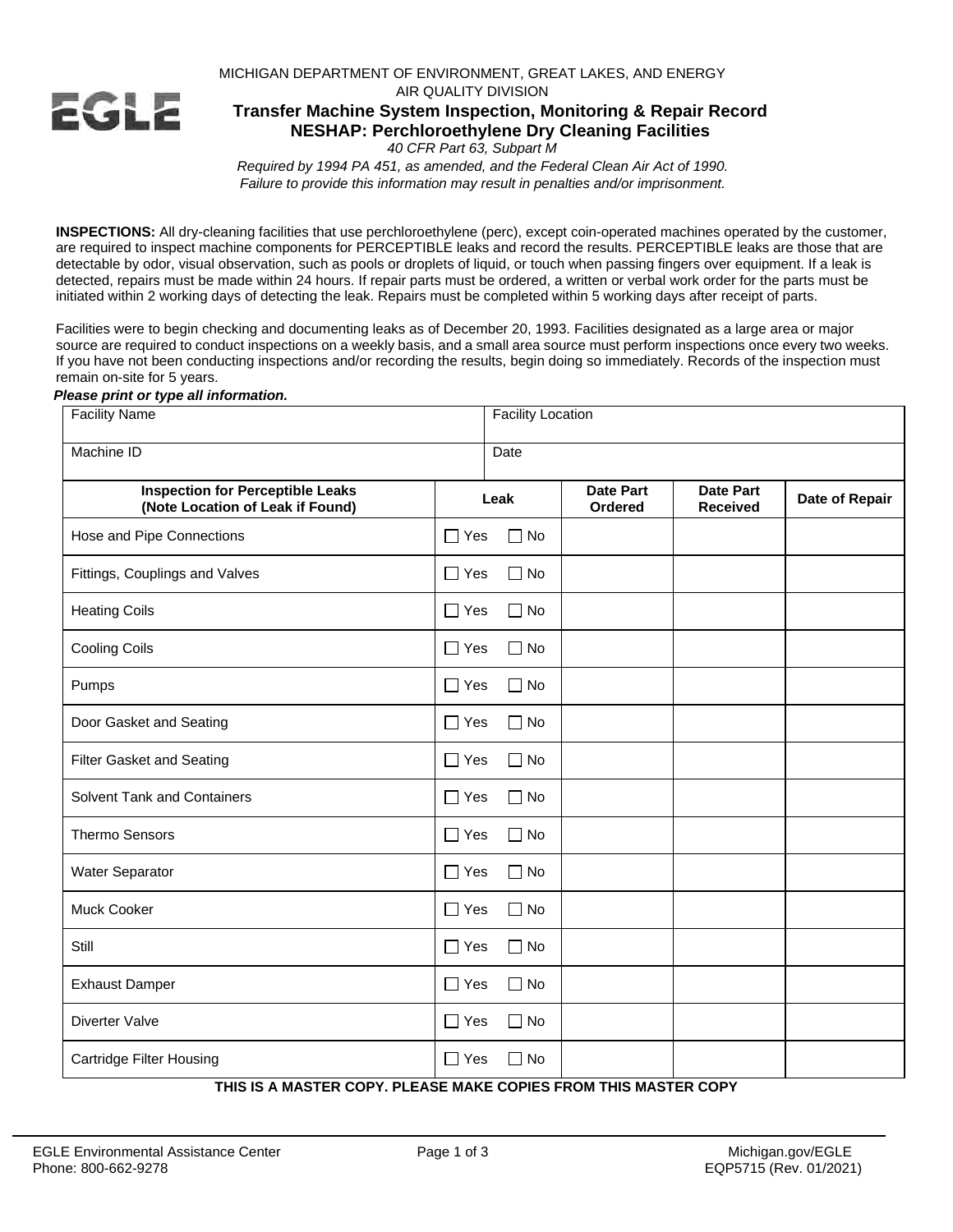### Transfer Machine System Inspection, Monitoring & Repair Record 40 CFR Part 63, Subpart M

**MONITORING:** All dry-cleaning facilities that are required to have process vent control devices installed on their machines must comply with the monitoring requirements. Therefore, only facilities designated as small area sources that only operate EXISTING machines (those installed before December 9, 1991) will not have to monitor because process vent control is not required. For those facilities that have machines subject to the process vent control requirements, the following monitoring schedule must be complied with: **Facilities must be monitoring NEW machines (installed on or after December 9, 1991) on December 20, 1993, or 30 days after installation, whichever is later. Facilities must begin monitoring EXISTING machines on September 23, 1996. Monitoring must be conducted on a weekly basis and results logged.**

If the monitoring parameter values are not within the required range, then the facility must make repairs or adjustments to meet the required range. If repair parts must be ordered, a written or verbal order for the parts must be initiated within 2 working days of detecting such a parameter value. Repairs must be completed within 5 working days after receipt of parts. Records must remain onsite for 5 years.

#### *Please print or type all information.*

| <b>Facility Name</b>                                                     |                                       | <b>Facility Location</b>    |                              |                |  |  |
|--------------------------------------------------------------------------|---------------------------------------|-----------------------------|------------------------------|----------------|--|--|
| Machine ID                                                               | Date                                  |                             |                              |                |  |  |
| <b>Monitoring Process Vent Control Devices</b>                           | PPM <sup>1</sup> or Temp <sup>2</sup> | Date Part<br><b>Ordered</b> | Date Part<br><b>Received</b> | Date of Repair |  |  |
| (A) Refrigerated condenser on dryer or reclaimer                         | outlet=<br>deg C or F                 |                             |                              |                |  |  |
| (B) Refrigerated condenser on washer                                     | $inlet-outlet =$<br>deg C or F        |                             |                              |                |  |  |
| (C) Carbon adsorber on transfer machine system<br>Dealers and additional | <b>PPM</b>                            |                             |                              |                |  |  |

Parts per million

<sup>2</sup> Degrees Celsius or Fahrenheit

**A - Refrigerated condenser on a dryer.** If you installed a refrigerated condenser on a dryer or reclaimer of a transfer machine system to meet the control requirements, then you must:

Measure the temperature of the air-perc mixture at the outlet of the refrigerated condenser. The temperature must be equal to or less than 45 deg F (7.2 deg C). The thermometer or temperature sensing device should measure up to 45 deg F (7.2 deg C) with an accuracy of 2 deg F (1.1 deg C).



**B - Refrigerated condenser on a washer.** If you installed a refrigerated condenser on a washer of a transfer machine system to meet the control requirements, then:

Measure the temperature difference between the air-perc mixture entering and exiting the refrigerated condenser. This temperature difference must be equal to or greater than 20 deg F (11.1 deg C). The thermometer or temperature sensor should measure a range from 32 deg F (0 deg C) to 120 deg F (48.9 deg C) with an accuracy of 2 deg F (1.1 deg C).